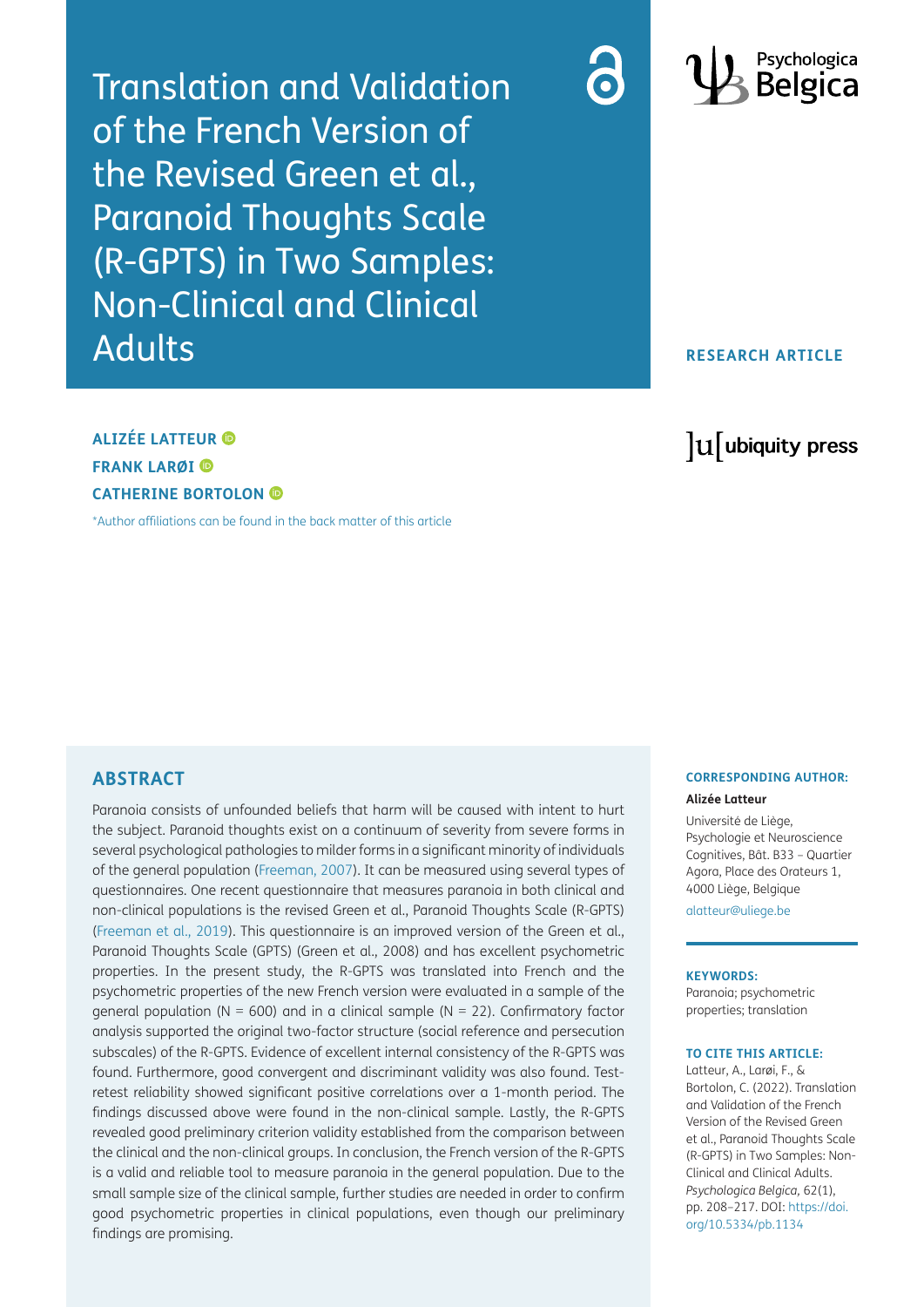## **INTRODUCTION**

Paranoid beliefs are suggested to lie on a continuum with normality [\(Elahi et al., 2017;](#page-7-3) [Freeman, 2007](#page-7-0)). Although social evaluative concerns and ideas of reference (e.g., people are talking about you) may be experienced by a significant minority of the general population, odder and less plausible paranoid ideas (e.g., delusions of persecution) are less often described in the general population when compared to clinical samples (Bebbington et al., 2013). Therefore, delusions can be seen as extreme manifestations of a normal and continuous phenomenon.

The Green et al. Paranoid Thoughts Scale (GPTS) was designed to measure the entire continuum of paranoia and includes a subscale for assessing ideas of social reference (16 items) and another subscale for persecutory ideas (16 items). It furthermore assesses three dimensions for each delusion: concern, conviction, and distress. The GPTS was designed to be used with both clinical and non-clinical participants, and moderate evidence of its measurement properties has been provided for both samples ([Green](#page-7-4) [et al., 2008](#page-7-4); Ibáñez-Casas et al., 2015). According to a systematic review [\(Statham et al., 2019](#page-8-0)), the GPTS is the most valid and informative measure of paranoia so far. Nevertheless, the internal consistency and structural validity of the GPTS should be replicated in studies with larger samples. For instance, some items from the social reference subscale load onto the persecution subscale and other items from the persecutory subscale have highly correlated residuals [\(Freeman et al., 2019\)](#page-7-1). Indeed, Freeman and colleagues [\(2019\)](#page-7-1) ran a confirmatory factor analysis (CFA), and the original two-factor structure of the questionnaire could not be replicated.

Due to the questionable psychometric properties of the GPTS, Freeman et al. [\(2019\)](#page-7-1) proposed a revised version of the questionnaire, that is, the revised Green et al., Paranoid Thoughts Scale (R-GPTS). The R-GPTS contains 18 items, eight for the ideas of social reference subscale and 10 items for the persecutory ideas subscale. As with the GPTS, the R-GPTS also measures different dimensions for each delusion, namely, degree of concern, conviction, and distress. The items from the social reference subscale that loaded onto the persecution subscale were removed, which helped provide a cleaner two-factor structure. Items from the persecution subscale with highly correlated residuals were also deleted. Another strength of the R-GPTS is that one can calculate a severity threshold. A score of 18 is used as a cut-off for persecutory delusions [\(Freeman et](#page-7-1) [al., 2019](#page-7-1)). There is no cut-off score for the ideas of social reference subscale. However, from a score of 21, ideas of social reference may be considered as severe. The reduction in the number of items, compared to the GPTS (32 items to 18 items), is an additional advantage since it decreases the completion time of the questionnaire by

almost half. Finally, the psychometric properties of the R-GPTS are excellent. The different items are very good at discriminating different levels of paranoia (that was measured with a discrimination parameter). Moreover, reliability is very good, with an alpha between 0.90 and 0.95 for the social reference subscale and an alpha between 0.90 and 0.97 for the persecution subscale. The reliability of the persecution subscale is particularly high at the severe end of the continuum of paranoia, indicating a valuable clinical tool. Freeman et al. [\(2019\)](#page-7-1) concluded that this new questionnaire was better than the original GPTS.

The main goals of the present study were to translate the R-GPTS into French and to verify its psychometric properties. A confirmatory factor analysis was carried out in order to examine the adequacy of the original two-factor structure for the French version. The internal consistency, and construct validity (both convergent and discriminant validity), were also evaluated. Moreover, test-retest reliability and criterion validity were evaluated. Finally, in order to measure the criterion validity of the R-GPTS, a comparison was made between a sample from the general population and a clinical sample.

#### **METHOD**

#### **TRANSLATION OF THE R-GPTS**

We translated the R-GPTS by following Sousa and Rojjanasrirat's [\(2011\)](#page-8-1) guidelines. The original English version of the R-GPTS was translated into French by two independent bilingual individuals whose mother tongue was French. Both versions were compared in order to create a preliminary French version. Then, this French version was submitted to a back-translation procedure (i.e., the preliminary French version was translated back to English by a qualified translator). This English version was thereafter compared to the original version in order to verify the degree of similarity between both versions. After some changes, another French version was created and administered to 20 French-speaking persons who were asked to evaluate each item (on a Likert scale from 0 to 4) in terms of degree of clarity (they could also add any remarks or suggestions). Three French-speaking clinicians from local hospitals in Grenoble also completed this form. Based on this, some final adjustments were carried out, and a final French version of the R-GPTS was established by the authors (see Appendix).

#### **SAMPLE SIZE CALCULATION**

In order to calculate the necessary sample size of the non-clinical group, a website developed by Preacher & Coffman [\(2006\)](#page-8-2) was used ([http://www.quantpsy.org/](http://www.quantpsy.org/rmsea/rmsea.htm) [rmsea/rmsea.htm\)](http://www.quantpsy.org/rmsea/rmsea.htm). This website generates an R-code (to use with the computer software "R") to determine the sample size required to obtain sufficient statistical power based on a covariance model using the average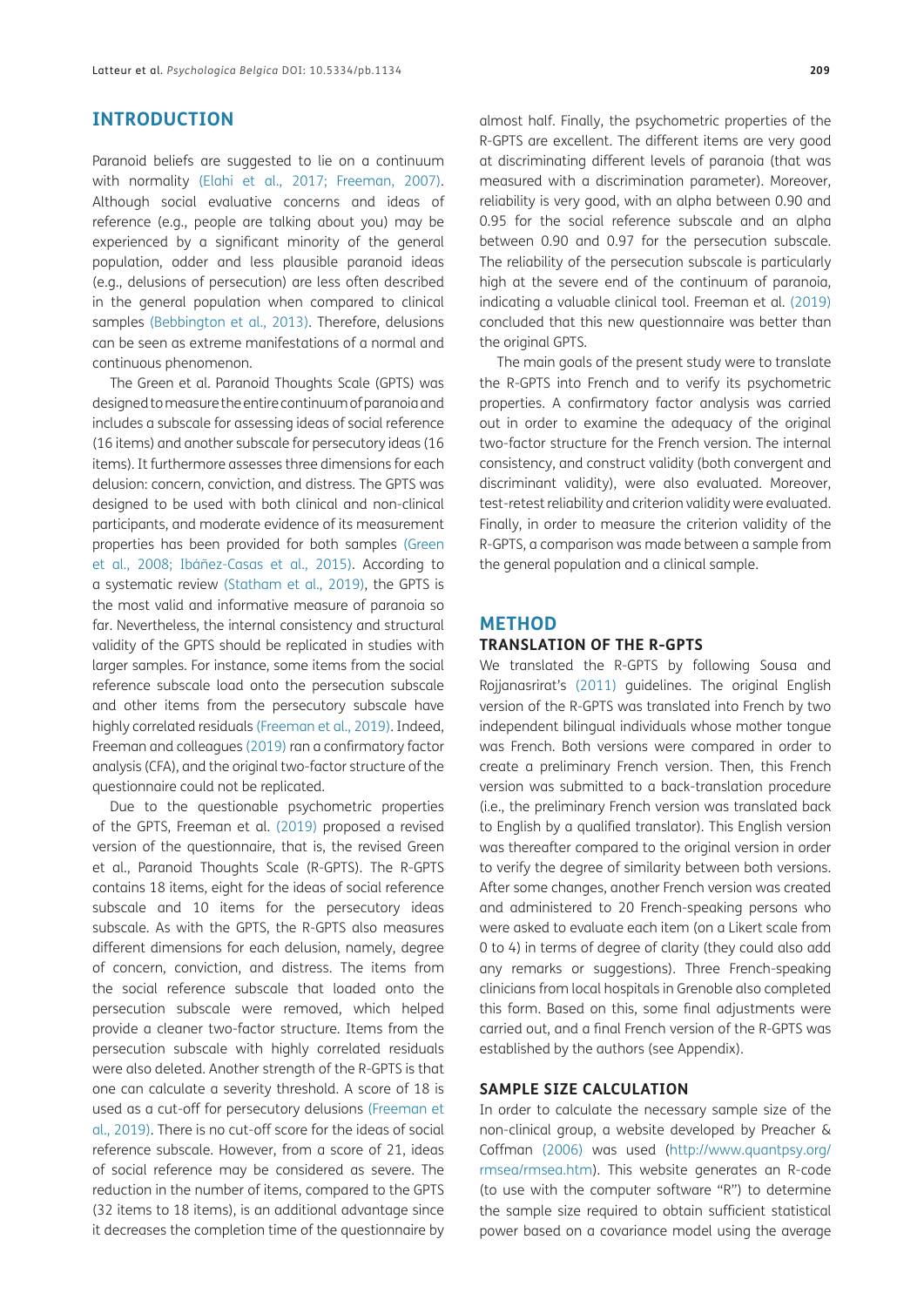quadratic approximation error (RMSEA) that assesses the "Goodness of fit" model. Using this code with  $\alpha$  = 0.05, df = 134, a power of 0.95, an alternative RMSEA of 0.08 (a RMSEA 0.08 is generally interpreted as low) and a zero RMSEA of 0.00 (based on [Freeman et al. \(2019\)\)](#page-7-1), the sample size indicated was 279. In order to compensate for potential loss (approximately 30%) and for subjects providing random answers (about 5%), 98 additional participants were added to this estimation, resulting in a total of 377 subjects. These calculations are based on models proposed by MacCallum et al. [\(1996\)](#page-8-3).

Fewer participants were needed for the clinical group because they were not used in the confirmatory factor analysis. Therefore, as many clinical participants as possible were recruited. Moreover, we had no reason to believe the scale would behave differently in French clinical samples compared to British one recruited in the study by Freeman et al. [\(2019\)](#page-7-1).

#### **PARTICIPANTS**

Two samples were included in the present study: a nonclinical and a clinical sample.

Regarding the non-clinical sample, a total of 1083 French-speaking people took part in the online survey. Inclusion criterion included having French as their mother tongue (46 participants were excluded). Exclusion criteria included presenting reading difficulties ( $N = 53$ ), having any psychological disorders (i.e., a depression, an anxiety disorder, a psychotic disorder, a personality disorder, or any other psychiatric disorder) ( $N = 168$ ) and failing the validity checks ( $N = 18$ ). Concerning this latter criterion, and based on previous studies (Kusztrits et al., 2020; Laloyaux et al., 2020), participants were excluded if they replied incorrectly to at least three validity items (see section "validity items"). Participants were also excluded if they did not answer all of the questions ( $N = 11$ ) and if they answered in less than four minutes ( $N = 174$ ) or in more than forty-five minutes ( $N = 13$ ) for the entire questionnaires. Of the 1083 participants included in the survey, 483 were excluded after verification of the inclusion and exclusion criteria, resulting in 600 nonclinical participants being included in the study.

Concerning the clinical sample, 22 patients were recruited in local hospitals in the Grenoble area. They were included if they were experiencing persecutory delusions as determined by the psychiatrist or clinical psychologist who was treating the individual. Inclusion criteria included having French as their mother tongue. Exclusion criteria included presenting reading difficulties. Participants from both samples were not given any compensation for their participation in the study.

#### **MEASURES**

#### Sociodemographic questionnaire

Participants first completed a sociodemographic questionnaire concerning their nationality, age, gender, educational level, familial situation, if they suffer from any psychiatric diseases, mother tongue and potential reading difficulties.

#### The Revised Green et al., Paranoid Thoughts Scale (R-GPTS)

The R-GPTS ([Freeman et al., 2019](#page-7-1)) is a self-administered measure of paranoid ideation. The scale is composed of two subscales reflecting two dimensions of paranoid thinking, i.e., ideas of social reference and ideas of persecution. The R-GPTS contains 18 items: 8 items measuring ideas of social reference (e.g., "I spent time thinking about friends gossiping about me") and 10 items measuring ideas of persecution (e.g., "I was certain people did things in order to annoy me"). Answers are rated on a response scale ranging from 0 ("Not at all") to 4 ("Totally"). Participants are asked to complete the items in reference to the preceding month. The score for the ideas of social reference varies from 0 to 32, and the score for the ideas of persecution subscale varies from 0 to 40. The total score is calculated by adding up the scores of both subscales, with a high score indicating a higher tendency for paranoid thinking. The original English version of the R-GPTS possesses excellent psychometric properties, with an alpha between 0.90 and 0.95 for the social reference subscale and an alpha between 0.90 and 0.97 for the persecution subscale [\(Freeman et al., 2019\)](#page-7-1).

#### The Peters et al. Delusional Inventory 21 items (PDI-21)

A French version ([Verdoux et al., 1998](#page-8-4)) of the PDI-21 ([Peters & Garety, 1996\)](#page-8-5) was used to evaluate the convergent validity of the R-GPTS. The PDI-21 is a selfadministered questionnaire that assesses delusional ideation. It contains 21 items. Answers are rated on a response scale ranging from 1 ("Never") to 4 ("All the time"). Participants are asked to complete the items in reference to their usual state during the last five years. Scores can vary from 21 to 84, with a higher score indicating a higher tendency for delusion proneness. The PDI-21 has been found to measure delusion proneness adequately in the general population, with a Cronbach alpha coefficient of 0.88 [\(Peters et al., 1999](#page-8-6)).

### The Cognitive-Perceptual subscale of the Schizotypal Personality Questionnaire-Brief (CP-SPQ-B)

A French version (Dumas et al., 2000) of the CP-SPQ-B ([Raine, 1991\)](#page-8-7) was administered in order to assess the convergent validity of the R-GPTS. The SPQ-B is a selfadministered questionnaire that measures schizotypal traits and consists of 22 dichotomous ("Yes/No") items. Participants are asked to complete the items in reference to their usual state. The CP-SPQ-B contains 8 items (e.g., "Have you ever had the sense that some person or force is around you, even though you cannot see anyone?").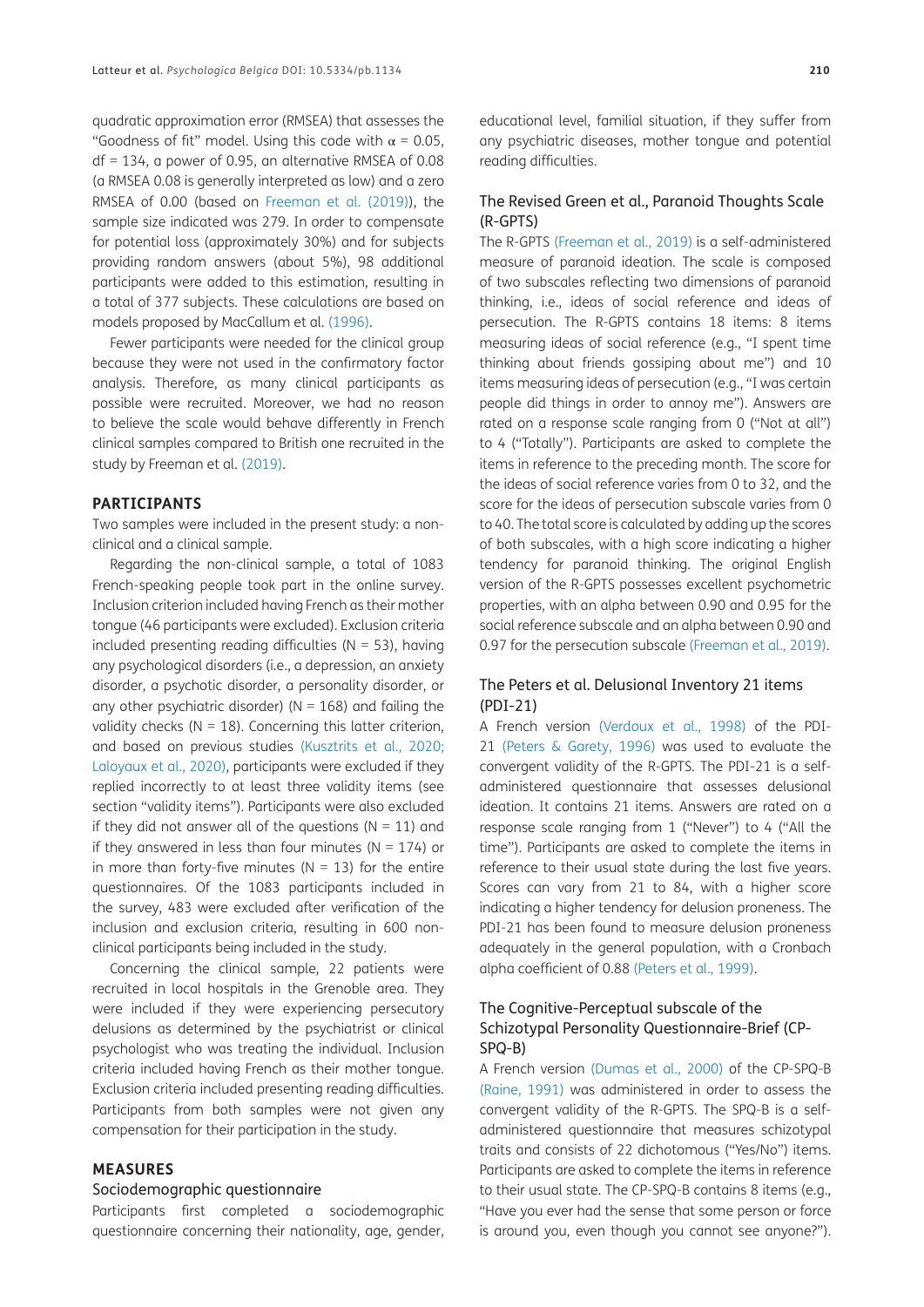The total score of the subscale ranges from 0 to 8, with a higher score indicating more cognitive-perceptual symptoms. A recent study with a large cross-cultural sample ( $N = 27000$  from 12 countries) provided strong evidence in favour of a three-factor structure of the SPQ-B (Fonseca-Pedrero et al., 2018). The internal consistency of the SPQ-B is good for the three subscales and for the total score (with an  $\alpha$  ranging from 0.79 to 0.9) [\(Cohen](#page-7-5) [et al., 2010](#page-7-5)).

#### The Positivity Scale

The French version (in prep.) of the Positivity Scale [\(Caprara](#page-7-6) [et al., 2012](#page-7-6)) was administered in order to measure the discriminant validity of the R-GPTS. The Positivity Scale is a self-administered questionnaire that measures positivity, that is, "a tendency to view and address life and experience with a positive outlook" ([Caprara et al.,](#page-7-6) [2012](#page-7-6)). The Positivity Scale is composed of eight items describing a positive view about the self (3 items), about others (1 item), about life (1 item) and about the future (3 items). Answers are rated on a Likert scale ranging from 1 ("Strongly disagree") to 5 ("Strongly agree"). Participants are asked to complete the items in reference to their usual state. There are seven positively worded items (e.g., "I feel I have many things to be proud of") and one negatively worded item ("At times, the future seems unclear to me"). The total score ranges from 8 to 40, with a higher score indicating a more positive way of thinking. The psychometric properties of the original version of the Positivity Scale are good, with an  $\alpha$  of 0.75 [\(Caprara et al., 2012\)](#page-7-6). In terms of the French version, the Cronbach's alpha is 0.83 (in prep.).

#### Validity items

Six validity items were inserted throughout the different questionnaires in order to assess the validity of participants' answers. These validity checks included: two attentional items in order to detect random completion or attentional lapses (e.g. "Please answer 'agree' to this question"), one item to detect potential lies ("I have always cheated in games") from the Eysenck Personality Questionnaire-Revised ([Eysenck et al., 1985](#page-7-7)) and three items to detect the simulation of psychotic experiences (e.g. "Have you ever experienced an hallucination that involved seeing white mice or other small animals?") (Moritz et al., 2013). A total score out of six was calculated.

#### **PROCEDURE**

The non-clinical participants were recruited via social medias, posters and leaflets, and by word of mouth. The clinical sample was recruited in hospitals in the Grenoble area. For non-clinical participants, completion of all questionnaires took place online. A month later, they received a follow-up. The clinical sample only received the R-GPTS once. The study was carried out according to the code of ethics of the World Medical Association (Declaration of Helsinki) and was approved by the ethics committee of the Faculty of Psychology, Speech Therapy and Education Sciences (2021-007).

#### **STATISTICAL ANALYSES**

Statistical analyses were conducted using the R-Studio software. Confirmatory factor analysis was carried based on previous studies [\(Krings et al., 2021](#page-8-8)) in order to examine the adequacy of the original two-factor structure for the French version. The following indices were selected in order to examine a model fit [\(Kline,](#page-8-9)  [2005\)](#page-8-9): Normed Chi-Square ( $\chi^2$ /df), with 2-5 indicating a good fit, Comparative Fit Index (CFI), Tucker-Lewis Index (TLI), Standardized Root Mean Square Residual (SRMR) and Bentler-Bonett or Normed Fit Index (NFI) with values above 0.95 suggesting a very good fit, and Root Mean Square Error of Approximation (RMSEA), with 0.01 indicating an excellent fit (0.05–0.08 indicating a reasonable error and acceptable fit).

In order to evaluate the internal consistency of the R-GPTS, the calculation of omega (ω) was applied. We used McDonald's omega (ω) instead of Cronbach's alpha  $(\alpha)$  because it is known to be a more accurate measure of internal consistency ([Dunn et al., 2014\)](#page-7-8). It has less severe assumptions and fewer overestimation or underestimation risks ([Kelley & Pornprasertmanit, 2016\)](#page-8-10). A value equal to or greater than 0.70 shows satisfactory reliability (Béland et al., 2017).

For the next statistical analyses, we drew inspiration from Touzani & Salaani (2000). Since the data was not normally distributed, convergent and discriminant validities were examined using Spearman's correlations. The R-GPTS is expected to measure a similar concept as the PDI-21 and the CP-SPQ-B (convergent validity), and thus a significant positive correlation is expected between the R-GPTS and PDI-21 and between the R-GPTS and CP-SPQ-B. The R-GPTS and the Positivity Scale should measure two distinct phenomena (discriminant validity) and they should therefore weakly correlate with each other.

Thereafter, Spearman's correlations were employed in order to calculate the R-GPTS's test-retest reliability over a 1-month period. Significant positive correlations between the first completion and the second completion are expected in order to indicate a good degree of testretest reliability ([Sousa & Rojjanasrirat, 2011\)](#page-8-1).

Finally, independent sample t-tests were used in order to measure the criterion validity of the R-GPTS. Welch's t-tests were used because variances of both samples were not equal. Significant differences in terms of R-GPTS scores were expected between the clinical and the nonclinical group. More specifically, it was predicted that the clinical group would score significantly higher on the R-GPTS (for both subscales and the total score).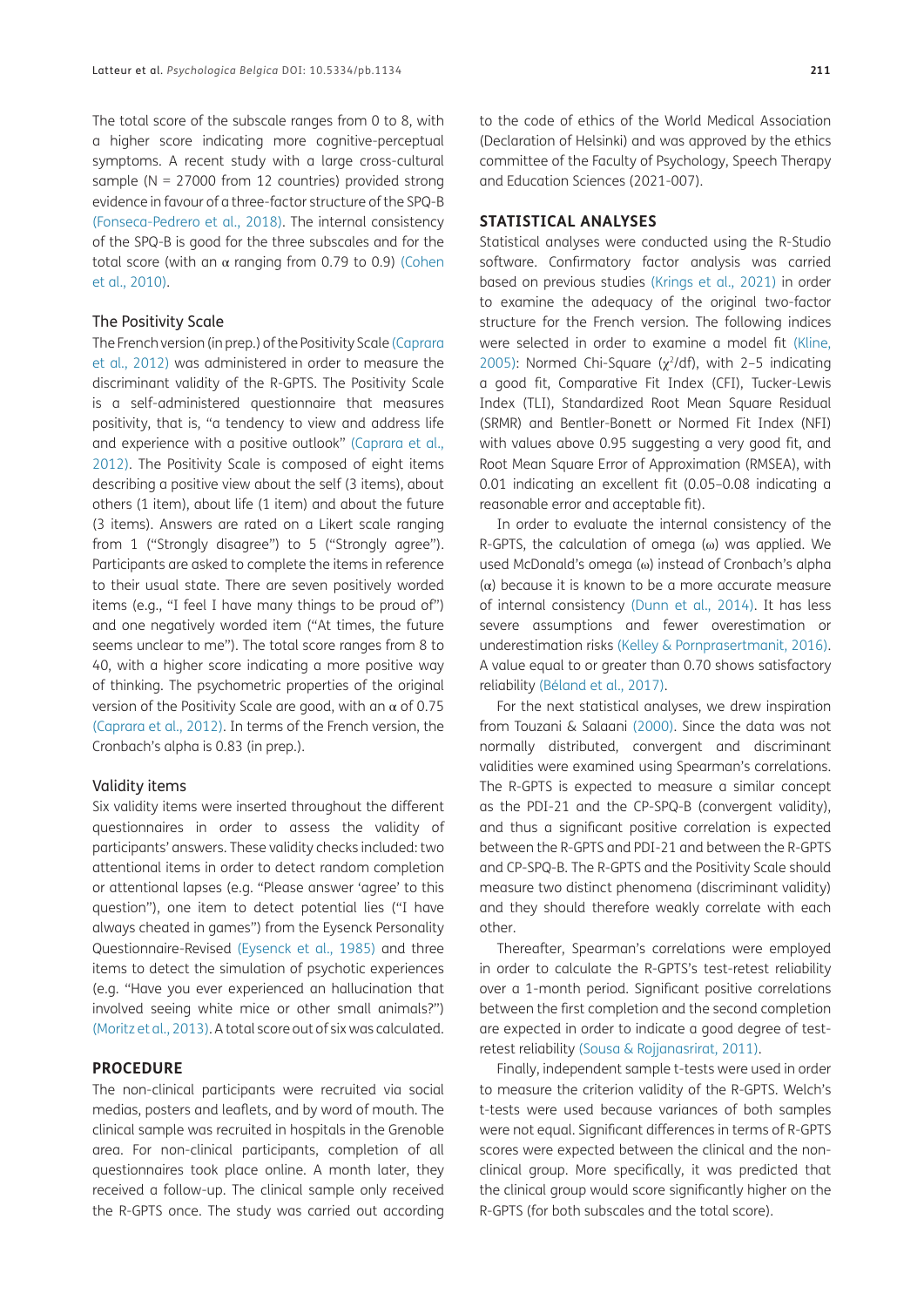Importantly, the analyses conducted for the confirmatory factor analysis, internal consistency, construct validity and test-retest reliability were carried out on data from the non-clinical sample. Data from the clinical sample was used to compute criterion validity.

#### **RESULTS**

#### **SOCIODEMOGRAPHIC CHARACTERISTICS OF THE SAMPLE**

The mean age of the non-clinical respondents was 29.2 years (SD = 12.8, range 16-84), and they comprised 488 women (81.33%), 108 men (18%) and 4 with another gender (0.67%). Most of the participants had a master's degree (43.17%), a bachelor's degree (37.5%) or upper secondary level education (17.17%), while 3.5% had a PhD and 1.67% a lower secondary level education.

In the clinical group, the mean age was 30.6 years  $(SD = 7.91$ , range 17-46), and comprised 4 women (18.18%) and 18 men (81.82%). Most of the patients had a higher education (bachelor or master) (45.45%), or a professional high school (36.36%), while the others had a lower secondary level education (13.34%) or an upper secondary level education (4.55%).

#### **CONFIRMATORY FACTOR ANALYSIS**

The two-factor model showed a good fit:  $CFI = 0.92$ , TLI  $= 0.91$ , SRMR = 0.049,  $\chi^2(134) = 359.598$ ,  $p < 0.0001$ ,

 $\chi^2$ /df = 2.68. The RMSEA = 0.053 indicated a reasonable approximate fit. Conversely, the one-factor model showed a less adequate fit,  $CFI = 0.83$ ,  $TLI = 0.80$ , SRMR  $= 0.07$ ,  $\gamma^2(135) = 623.633$ ,  $p < 0.0001$ ,  $\gamma^2/df = 4.6$ , RMSEA = 0.078. Moreover, the AIC and BIC estimators indicated that the two-factor model (AIC =  $27163.511$ ; BIC = 27326.197) was superior to the one-factor model (AIC  $= 27662.368$ ; BIC = 27820.658). [Figure 1](#page-4-0) illustrates the path diagram for the retained two-factor model.

#### **INTERNAL CONSISTENCY**

For the total R-GPTS score, the omega was 0.94. The social reference subscale had an omega of 0.91 and the persecution subscale had an omega of 0.92. These scores are indicators of very high internal consistency.

#### **CONVERGENT AND DISCRIMINANT VALIDITIES**

[Table 1](#page-5-0) presents Spearman's correlations used to examine the convergent and discriminant validity of the French version of the R-GPTS. Our analyses revealed that all correlations were highly significant. As expected, the results showed positive correlations between the R-GPTS and the PDI-21 and between the R-GPTS and the CP-SPQ-B. The relationships for the total score were slightly higher when compared to the social reference and the persecution subscales. Finally, weak negative correlations were found between the R-GPTS and the Positivity Scale, with more negative correlations for the total R-GPTS score.



<span id="page-4-0"></span>*Note*: All manifest variables are depicted by rectangles. Measurement errors and factor loadings are indicated by single-head arrows. The correlation between the latent variables is illustrated with a double-headed arrow.

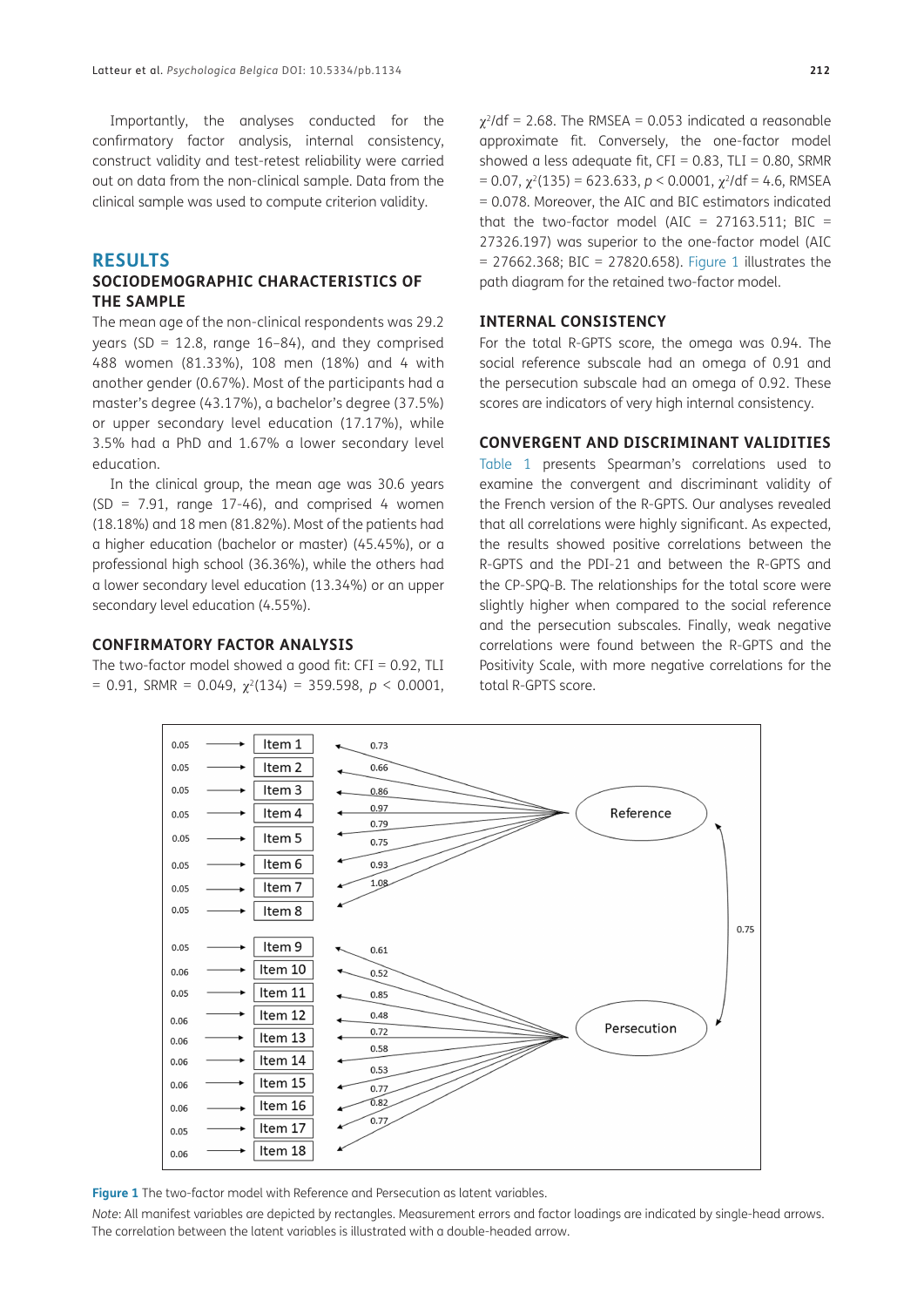#### **TEST-RETEST RELIABILITY**

All correlations between the first and the second completion were statistically significant (*p* < 0.001). Spearman's correlations indicated high levels of testretest reliability for the total score (*ρ* = 0.73) and moderate levels of test-retest reliability for the social reference subscale ( $\rho$  = 0.69) and the persecution subscale ( $\rho$  = 0.66).

#### **CRITERION VALIDITY**

Means and standard deviations are presented in [Table 2.](#page-5-1) As expected, Welch's t-test revealed significant differences between the clinical and the non-clinical groups on the total score, on the social reference subscale and on the persecution subscale. The clinical group showed higher results on all three scores of the R-GPTS. Both groups did not differ in age, however, the gender ratio was inverted. These results should be considered with caution due to the small size of the clinical group. A larger sample is required to be able to demonstrate the questionnaire psychometric properties for clinical samples. However, the present results are encouraging.

|                            | <b>SOCIAL</b><br><b>REFERENCE</b><br><b>SUBSCALE</b> | <b>PERSECUTION</b><br><b>SUBSCALE</b> | <b>TOTAL</b><br><b>R-GPTS</b> |
|----------------------------|------------------------------------------------------|---------------------------------------|-------------------------------|
| <b>PDI-21</b>              | $0.542*$                                             | $0.577*$                              | $0.595*$                      |
| CP-SPQ-B                   | $0.397*$                                             | $0.389*$                              | $0.429*$                      |
| <b>Positivity</b><br>Scale | $-0.291*$                                            | $-0.258*$                             | $-0.304*$                     |

<span id="page-5-0"></span>**Table 1** Spearman's correlations between total R-GPTS and R-GPTS subscales with the PDI-21, CP-SPQ-B and the Positivity Scale.

*Note*: \* p < 0.001. PDI-21 = Peters et al. Delusional Inventory 21 items. CP-SPQ-B = Cognitive-Perceptual subscale of the Schizotypal Personality Questionnaire-Brief. R-GPTS = Revised Green et al., Paranoid Thoughts Scale.

The R-GPTS seems to be the best questionnaire so far that measures paranoia in clinical and nonclinical populations. To the best of our knowledge, the questionnaire only exists in English ([Freeman et al.,](#page-7-1)  [2019\)](#page-7-1) and in Polish ([Kowalski et al., 2020](#page-8-11)). A French translation of the R-GPTS would benefit both researchers investigating paranoia and clinicians wanting to assess it in their patients. In the present study, the R-GPTS was translated into French with a back-translation procedure and its psychometric properties were examined in both clinical and non-clinical groups.

Confirmatory factor analysis supported the original two-factor structure of the R-GPTS as presented in the original article [\(Freeman et al., 2019](#page-7-1)) with good fit indices (RMSEA, AIC and BIC). Moreover, results indicated that the internal consistency of the total score, the reference subscale, and the persecution subscale were very high and similar to the original English version ([Freeman et](#page-7-1)  [al., 2019\)](#page-7-1). The correlation coefficients of the convergent and discriminant validity of the total score, the reference subscale and the persecution subscale were also highly significant. As expected, positive correlations were found between the R-GPTS and the PDI-21 and between the R-GPTS and the CP-SPQ-B, suggesting good convergent validity. Furthermore, not only there was a weak, but also a negative, correlation between the R-GPTS and the Positivity Scale, indicating good discriminant validity.

In addition, the translated version of the R-GPTS revealed good test-retest reliability for the total score and moderate levels of test-retest reliability for the reference and persecution subscales. The findings described above were calculated based on the non-clinical sample. Finally, as expected, the comparison between the clinical and the non-clinical groups showed that the clinical group scored significantly higher on the total score and on both subscales of the R-GPTS compared to the non-clinical group, indicating good preliminary criterion

|                             | <b>GROUP</b>        |           |                 |           |      |       |       |
|-----------------------------|---------------------|-----------|-----------------|-----------|------|-------|-------|
|                             | <b>NON-CLINICAL</b> |           | <b>CLINICAL</b> |           |      |       |       |
| N                           | 600                 |           | 22              |           |      |       |       |
| Gender ratio (F/M)          | 488/108             |           | 4/18            |           |      |       |       |
|                             | Mean                | <b>SD</b> | Mean            | <b>SD</b> | t    | p     | d     |
| Age                         | 29.2                | 12.8      | 30.6            | 7.91      | 0.81 | 0.426 | 0.13  |
| R-GPTS (total)              | 12.42               | 13.07     | 24.2            | 21.39     | 2.56 | 0.009 | 0.664 |
| <b>Reference Subscale</b>   | 7.74                | 7.22      | 11.8            | 9.56      | 1.96 | 0.031 | 0.477 |
| <b>Persecution Subscale</b> | 4.68                | 7.03      | 12.4            | 12.63     | 2.85 | 0.005 | 0.756 |

<span id="page-5-1"></span>**Table 2** R-GPTS in a non-clinical and in a clinical group.

*Note*: R-GPTS = Revised Green et al., Paranoid Thoughts Scale. *d =* Cohen's *d* score.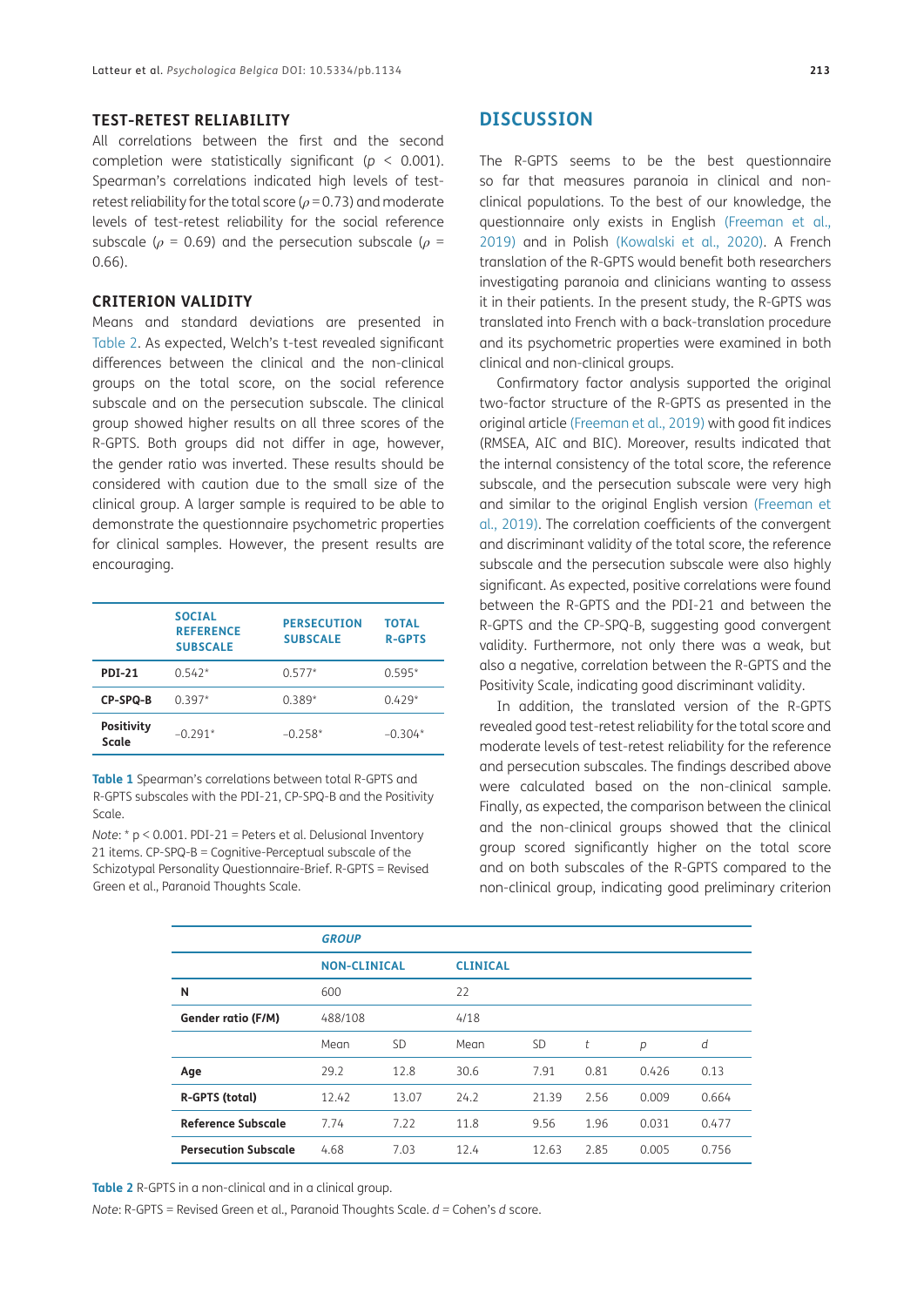validity. Altogether, the results revealed good to excellent psychometric properties of the French version of the R-GPTS in a non-clinical group. Further work is needed to confirm good psychometric properties of the R-GPTS in larger clinical samples, even though our preliminary findings are promising and corroborate the study by Freeman et al. [\(2019\)](#page-7-1) who recruited a large sample of clinical and non-clinical participants.

Clinicians and researchers will therefore be able to use the French version of the R-GPTS in order to measure paranoid interpretations in general population samples. A strength of the present study is that multiple aspects of reliability and validity were examined in order to be as specific as possible in terms of the psychometric properties. Moreover, the sample size of the non-clinical sample exceeded the required sample size by 59 % (from 377 to 600), thus increasing the statistical power of our analyses. Thanks to the cut-offs identified by Freeman et al. [\(2019\),](#page-7-1) French-speaking clinicians will be able to identify paranoia more precisely than before.

Due to the small sample size of our clinical group and to the unbalanced gender ratio, readers should be careful about the interpretation of our criterion validity section and thus our analyses should be replicated with a bigger sample size and with an equal gender ratio in order to confirm our conclusions in clinical samples. Moreover, the clinical and non-clinical samples are highly educated in comparison with the general population in Belgium [\(Census 2011\)](#page-7-9). Despite this limitation, it should not be a problem as the French version of the R-GPTS corroborates the original study by Freeman et al. [\(2019\).](#page-7-1)

# **CONCLUSION**

The French translation of the R-GPTS possesses good to excellent psychometric properties and can thus be considered as a valid and reliable tool to measure paranoia in the general population. Further studies are needed to confirm good psychometric properties of the R-GPTS in clinical populations.

# **APPENDIX. THE FRENCH VERSION OF THE REVISED GREEN ET AL., PARANOID THOUGHTS SCALE (R-GPTS)**

Veuillez lire attentivement chacun des énoncés cidessous. Ceux-ci font référence à des pensées et à des sentiments que vous pourriez avoir expérimentés à propos d'autrui au cours du mois écoulé. Repensez au mois écoulé et indiquez l'intensité de ces sentiments sur une échelle de 0 (pas du tout) à 4 (tout à fait).

(Veuillez ne pas répondre aux énoncés en vous référant à des expériences que vous auriez éventuellement vécues sous l'influence de drogues).

Partie A:

|                                                                                                        | <b>PAS DU</b><br><b>TOUT</b> |   | <b>UN</b><br><b>PEU</b> |   | <b>TOUT</b><br>À FAIT |
|--------------------------------------------------------------------------------------------------------|------------------------------|---|-------------------------|---|-----------------------|
| 1. J'ai passé du temps<br>à penser que des<br>ami.e.s disent des<br>ragots à mon sujet.                | 0                            | 1 | $\overline{2}$          | 3 | 4                     |
| 2. J'ai souvent entendu<br>des gens parler de moi.                                                     | 0                            | 1 | $\overline{2}$          | 3 | 4                     |
| 3. J'ai été contrarié.e<br>par des ami.e.s et<br>collègues qui m'ont<br>jugé.e de manière<br>critique. | $\Omega$                     | 1 | $\overline{2}$          | 3 | 4                     |
| 4. Des gens ont<br>clairement ri de moi<br>dans mon dos.                                               | $\Omega$                     | 1 | $\overline{2}$          | 3 | 4                     |
| 5. J'ai beaucoup pensé<br>au fait que des gens<br>m'évitent.                                           | 0                            | 1 | $\overline{2}$          | 3 | 4                     |
| 6. Des gens ont fait<br>allusion à mon égard.                                                          | 0                            | 1 | $\overline{2}$          | 3 | 4                     |
| 7. J'ai cru que certaines<br>personnes n'étaient<br>pas ce qu'elles<br>semblaient être.                | 0                            | 1 | $\overline{2}$          | 3 | 4                     |
| 8. Je me suis senti.e<br>contrarié.e par les<br>gens qui parlent de<br>moi dans mon dos.               | 0                            | 1 | $\mathcal{P}$           | 3 | 4                     |

#### Partie B:

|                                                                                                  | <b>PAS DU</b><br><b>TOUT</b> |   | UN<br>PEU                |   | <b>TOUT</b><br>À FAIT |
|--------------------------------------------------------------------------------------------------|------------------------------|---|--------------------------|---|-----------------------|
| 1. Certaines<br>personnes m'en<br>veulent.                                                       | $\Omega$                     | 1 | $\overline{2}$           | 3 | 4                     |
| 2. Des gens m'ont<br>fixé.e du regard pour<br>que je me sente<br>menacé.e.                       | $\Omega$                     | 1 | $\overline{\phantom{0}}$ | 3 | 4                     |
| 3. l'ai été certain e<br>que des gens ont fait<br>des choses dans le<br>but de m'énerver.        | $\Omega$                     | 1 | $\overline{\phantom{0}}$ | 3 | 4                     |
| 4. J'ai été convaincu e<br>qu'il y avait un<br>complot contre moi.                               | $\Omega$                     | 1 | $\overline{2}$           | 3 | 4                     |
| 5. J'ai été sûr.e que<br>quelqu'un voulait me<br>faire du mal                                    | $\Omega$                     | 1 | $\overline{2}$           | 3 | 4                     |
| 6. Je ne pouvais pas<br>m'empêcher de<br>penser que des gens<br>voulgient me rendre<br>confus e. | $\Omega$                     | 1 | $\overline{2}$           | 3 | 4                     |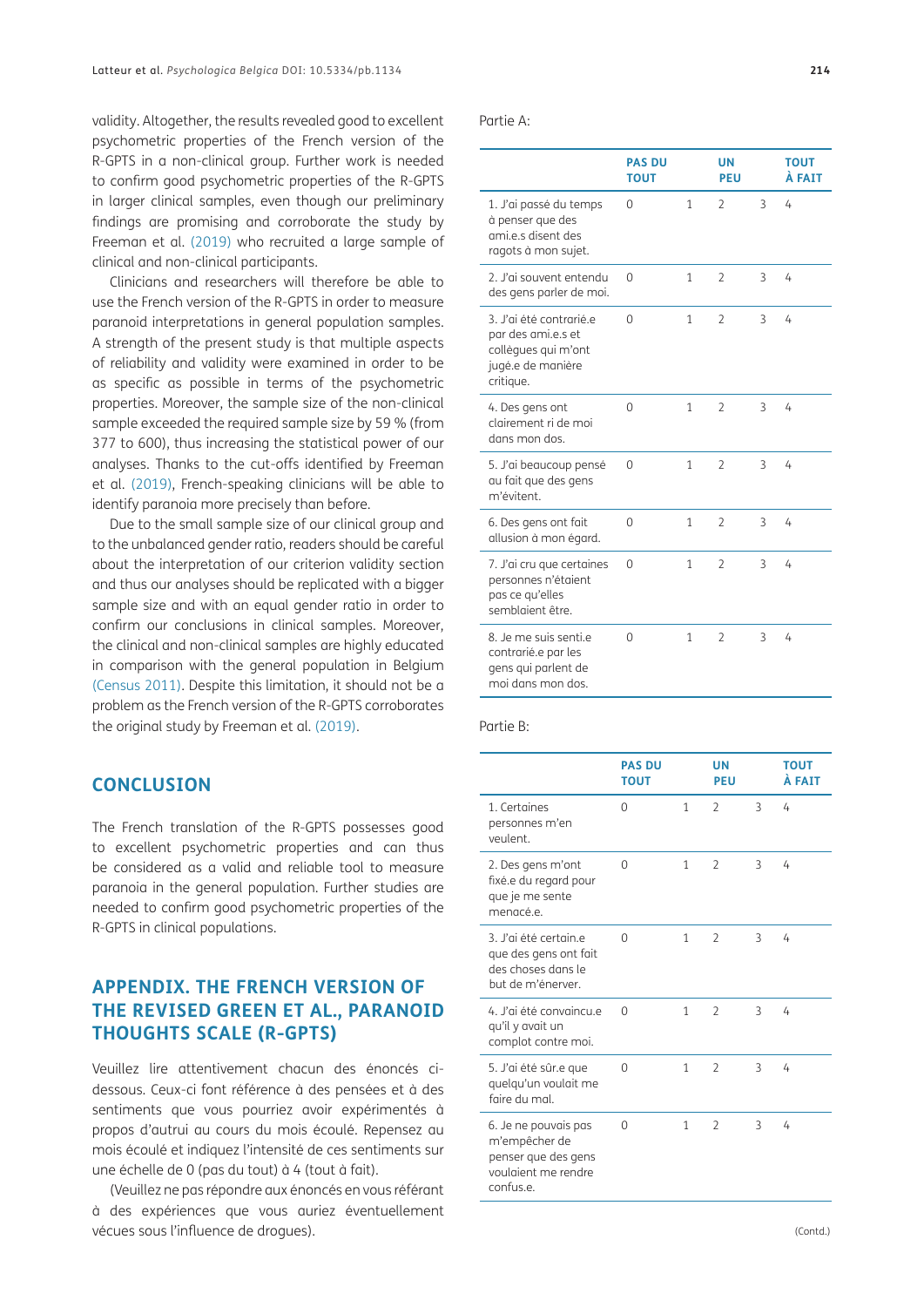|                                                                                                        | <b>PAS DU</b><br><b>TOUT</b> |   | UN<br><b>PEU</b> |   | <b>TOUT</b><br>À FAIT |
|--------------------------------------------------------------------------------------------------------|------------------------------|---|------------------|---|-----------------------|
| 7. J'ai été en détresse<br>car j'étais persécuté.e.                                                    | 0                            | 1 | $\overline{2}$   | 3 | 4                     |
| 8. Je ne pouvais pas<br>m'empêcher de<br>penser aux personnes<br>qui voulaient que je<br>me sente mal. | $\Omega$                     | 1 | $\mathcal{P}$    | 3 | 4                     |
| 9. Des gens ont fait<br>exprès d'être hostiles<br>envers moi.                                          | $\Omega$                     | 1 | $\mathcal{P}$    | 3 | 4                     |
| 10. J'ai été en colère<br>parce que quelqu'un<br>voulait me faire du<br>mal.                           | $\Omega$                     | 1 | $\mathcal{P}$    | 3 | 4                     |

# **ACKNOWLEDGEMENTS**

This research was funded by the Belgian Fund for Scientific Research (F.R.S.-FNRS, Belgium) (PDR T.0148.20). The authors thank Kevin Noiroux, Zofia Laubitz and Caroline Ziane Translation for their translations of the R-GPTS. Thank you to the persons who evaluated the preliminary version of the French R-GPTS.

# **COMPETING INTERESTS**

The authors have no competing interests to declare.

# <span id="page-7-2"></span>**AUTHOR AFFILIATIONS**

**Alizée Latteur <sup>iD</sup>** [orcid.org/0000-0001-7588-1226](https://orcid.org/0000-0001-7588-1226) Psychology and Neuroscience of Cognition Research Unit, University of Liège, Belgium

**Frank Larøi D** [orcid.org/0000-0002-9876-7407](https://orcid.org/0000-0002-9876-7407)

Psychology and Neuroscience of Cognition Research Unit, University of Liège, Belgium; Department of Psychology, University of Oslo, Norway; Norwegian Center of Excellence for Mental Disorders Research, University of Oslo, Norway

**Catherine Bortolon D** [orcid.org/0000-0002-5118-7827](http://orcid.org/0000-0002-5118-7827) Université Grenoble-Alpes, Laboratoire Interuniversitaire de Psychologie (LIP/PC2S), France; C3R Centre Référent Réhabilitation Psychosociale et Remédiation, Centre Hospitalier Alpes-Isère, Grenoble, France

# **REFERENCES**

**Bebbington, P. E., McBride, O., Steel, C., Kuipers, E., Radovanovi**č**, M., Brugha, T., Jenkins, R., Meltzer, H. I.,** & **Freeman, D.** (2013). The structure of paranoia in the general population. *British Journal of Psychiatry*, *202*(6), 419–427. DOI: [https://doi.org/10.1192/bjp.](https://doi.org/10.1192/bjp.bp.112.119032) [bp.112.119032](https://doi.org/10.1192/bjp.bp.112.119032)

- **Béland, S., Cousineau, D.,** & **Loye, N.** (2017). Utiliser le coefficient omega de McDonald à la place de l'alpha de Cronbach. *McGill Journal of Education*, *52*(3), 791–804. DOI: <https://doi.org/10.7202/1050915ar>
- <span id="page-7-6"></span>**Caprara, G. V., Alessandri, G., Eisenberg, N., Kupfer, A., Steca, P., Caprara, M. G., Yamaguchi, S., Fukuzawa, A.,** & **Abela, J.** (2012). The positivity Scale. *Psychological Assessment*, *24*(3), 701–712. DOI: <https://doi.org/10.1037/a0026681>
- <span id="page-7-9"></span>**Census.** (2011). SPF Economie, PME. *Classes moyennes et Energie.* Retrieved from<http://bestat.economie.fgov.be>
- <span id="page-7-5"></span>**Cohen, A. S., Matthews, R. A., Najolia, G. M.,** & **Brown, L. A.** (2010). Toward a more psychometrically sound brief measure of Schizotypal traits: Introducing the SPQ-Brief revised. *Journal of Personality Disorders*, *24*(4), 516–537. DOI: <https://doi.org/10.1521/pedi.2010.24.4.516>
- **Dumas, P., Bouafia, S., Gutknecht, C., Saoud, M.,** & **d'Amato, T.** (2000). Validation de la version française du questionnaire de personnalité schizotypique de Raine (SPQ): Approche catégorielle et dimensionnelle des traits de personnalité schizotypique en population étudiante saine. *L'Encéphale: Revue de Psychiatrie Clinique Biologique et Thérapeutique*, *XXVI*, 23–29. DOI: <https://doi.org/10.1037/t49627-000>
- <span id="page-7-8"></span>**Dunn, T. J., Baguley, T.,** & **Brunsden, V.** (2014). From alpha to omega: A practical solution to the pervasive problem of internal consistency estimation. *British Journal of Psychology*, *105*(3), 399–412. DOI: [https://doi.org/10.1111/](https://doi.org/10.1111/bjop.12046) [bjop.12046](https://doi.org/10.1111/bjop.12046)
- <span id="page-7-3"></span>**Elahi, A., Perez Algorta, G., Varese, F., McIntyre, J. C.,** & **Bentall, R. P.** (2017). Do paranoid delusions exist on a continuum with subclinical paranoia? A multi-method taxometric study. *Schizophrenia Research*, *190*, 77–81. DOI: <https://doi.org/10.1016/j.schres.2017.03.022>
- <span id="page-7-7"></span>**Eysenck, S. B. G., Eysenck, H. J.,** & **Barrett, P.** (1985). A revised version of the psychoticism scale. *Personality and Individual Differences*, *6*, 21–29. DOI: [https://doi.](https://doi.org/10.1016/0191-8869(85)90026-1) [org/10.1016/0191-8869\(85\)90026-1](https://doi.org/10.1016/0191-8869(85)90026-1)
- **Fonseca-Pedrero, E., Debbané, M., Ortuño-Sierra, J., Chan, R. C. K., Cicero, D. C., Zhang, L. C., Brenner, C., Barkus, E., Linscott, R. J., Kwapil, T., Barrantes-Vidal, N., Cohen, A., Raine, A., Compton, M. T., Tone, E. B., Suhr, J., Muñiz, J., Fumero, A., Giakoumaki, S., … Jablensky, A.** (2018). The structure of schizotypal personality traits: A cross-national study. *Psychological Medicine*, *48*(3), 451–462. DOI: [https://](https://doi.org/10.1017/S0033291717001829) [doi.org/10.1017/S0033291717001829](https://doi.org/10.1017/S0033291717001829)

<span id="page-7-0"></span>**Freeman, D.** (2007). Suspicious minds: The psychology of persecutory delusions. *Clinical Psychology Review*, *27*(4), 425–457. DOI:<https://doi.org/10.1016/j.cpr.2006.10.004>

- <span id="page-7-1"></span>**Freeman, D., Loe, B. S., Kingdon, D., Startup, H., Molodynski, A., Rosebrock, L., Brown, P., Sheaves, B., Waite, F.,** & **Bird, J. C.** (2019). The revised Green *et al.*, Paranoid Thoughts Scale (R-GPTS): psychometric properties, severity ranges, and clinical cut-offs. *Psychological Medicine*, *51*(2), 1–10. DOI: <https://doi.org/10.1017/S0033291719003155>
- <span id="page-7-4"></span>**Green, C. E. L., Freeman, D., Kuipers, E., Bebbington, P., Fowler, D., Dunn, G.,** & **Garety, P. A.** (2008). Measuring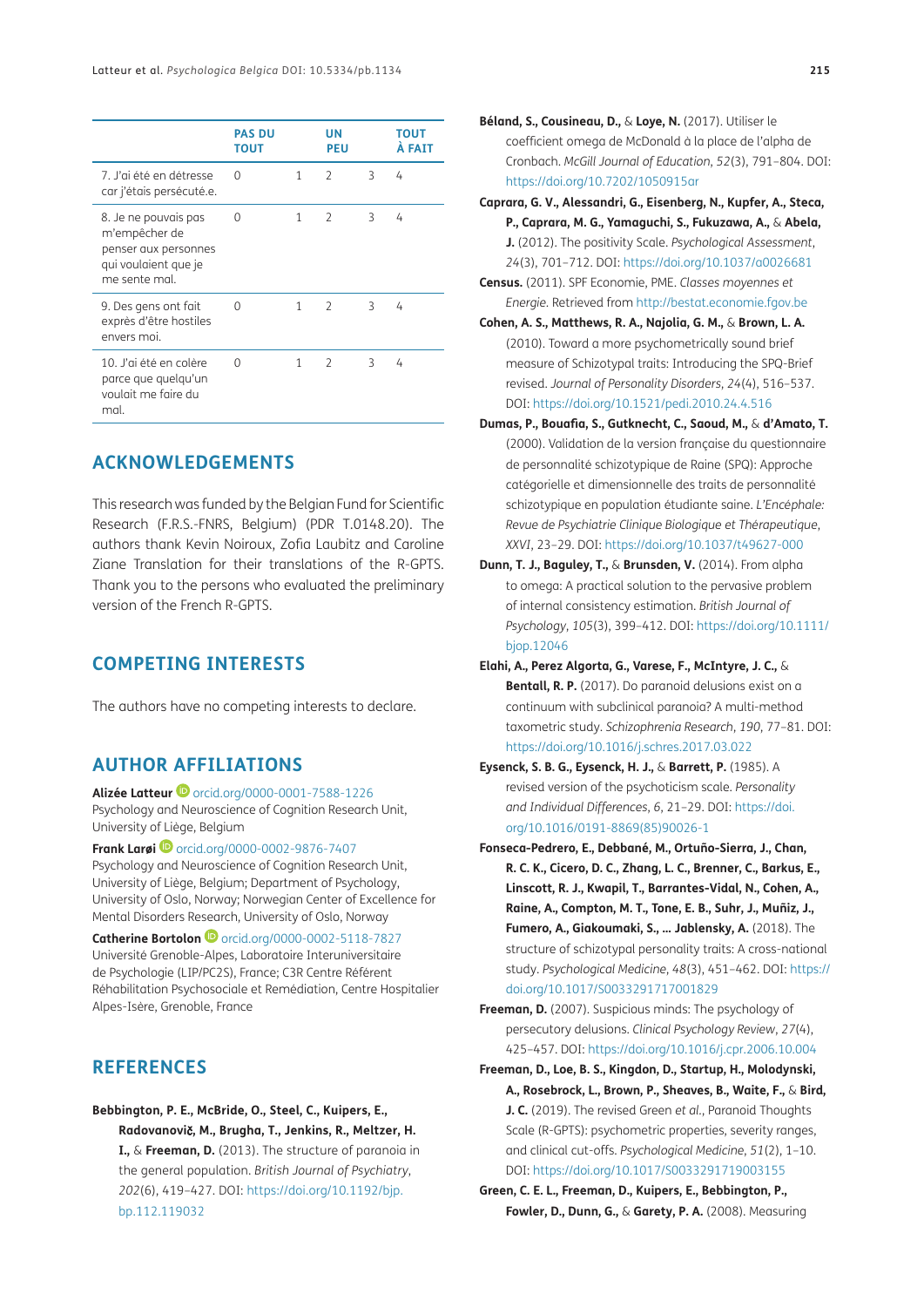ideas of persecution and social reference: The Green et al. Paranoid Thought Scales (GPTS). *Psychological Medicine*, *38*(1), 101–111. DOI: [https://doi.org/10.1017/](https://doi.org/10.1017/S0033291707001638) [S0033291707001638](https://doi.org/10.1017/S0033291707001638)

- **Ibáñez-Casas, I., Femia-Marzo, P., Padilla, J. L., Green, C. E. L., De Portugal, E.,** & **Cervilla, J. A.** (2015). Spanish adaptation of the Green Paranoid Thought Scales. *Psicothema*, *27*(1), 74–81. DOI: [https://doi.org/10.1037/](https://doi.org/10.1037/t47029-000) [t47029-000](https://doi.org/10.1037/t47029-000)
- <span id="page-8-10"></span>**Kelley, K.,** & **Pornprasertmanit, S.** (2016). Confidence intervals for population reliability coefficients: Evaluation of methods, recommendations, and software for composite measures. *Psychological Methods*, *21*(1), 69–92. DOI: <https://doi.org/10.1037/a0040086>
- <span id="page-8-9"></span>**Kline, T.** (2005). *Psychological testing: A practical approach to design and evaluation*. Sage. DOI: [https://doi.](https://doi.org/10.4135/9781483385693) [org/10.4135/9781483385693](https://doi.org/10.4135/9781483385693)
- <span id="page-8-11"></span>**Kowalski, J., Marchlewska, M., Molenda, Z., Gorska, P.,** & **Gaweda, L.** (2020). Adherence to safety and selfisolation guidelines, conspiracy and paranoia-like beliefs during COVID-19 pandemic in Poland – associations and moderators. *Psychiatry Research*, *294*(January), 113540. DOI:<https://doi.org/10.1016/j.psychres.2020.113540>
- <span id="page-8-8"></span>**Krings, A., Bortolon, C., Yazbek, H.,** & **Blairy, S.** (2021). Psychometric properties and factor structure of the french version of the behavioral activation for depression scale (bads) in non-clinical adults. *Psychologica Belgica*, *61*(1), 20–32. DOI:<https://doi.org/10.5334/pb.542>
- **Kusztrits, I., Larøi, F., Laloyaux, J., Marquardt, L., Sinkeviciute, I., Kjelby, E., Johnsen, E., Sommer, I. E., Hugdahl, K.,** & **Hirnstein, M.** (2020). Mapping psychotic-like experiences: Results from an online survey. *Scandinavian Journal of Psychology*. DOI: <https://doi.org/10.1111/sjop.12683>
- **Laloyaux, J., Collazzoni, A., Hirnstein, M., Kusztrits, I.,** & **Larøi, F.** (2020). Personal resilience factors protect against distressing auditory hallucinations: A study comparing psychotic patients with auditory hallucinations, nonpatients with auditory hallucinations, and healthy controls. *Psychiatry Research*, *290*(February), 113058. DOI: [https://](https://doi.org/10.1016/j.psychres.2020.113058) [doi.org/10.1016/j.psychres.2020.113058](https://doi.org/10.1016/j.psychres.2020.113058)
- <span id="page-8-3"></span>**MacCallum, R. C., Browne, M. W.,** & **Sugawara, H. M.** (1996). Power analysis and determination of sample size for covariance structure modeling. *Psychological Methods*,

*1*(2), 130–149. DOI: [https://doi.org/10.1037/1082-](https://doi.org/10.1037/1082-989X.1.2.130) [989X.1.2.130](https://doi.org/10.1037/1082-989X.1.2.130)

- **Moritz, S., Van Quaquebeke, N., Lincoln, T. M., Köther, U.,** & **Andreou, C.** (2013). Can We Trust the Internet to Measure Psychotic Symptoms? *Schizophrenia Research and Treatment*, 1–5. DOI: [https://doi.](https://doi.org/10.1155/2013/457010) [org/10.1155/2013/457010](https://doi.org/10.1155/2013/457010)
- <span id="page-8-5"></span>**Peters, E. R.,** & **Garety, P. A.** (1996). The Peters et al. Delusions Inventory (PDI): New norms for the 21-item version. *Schizophrenia Research*, *18*(2–3), 118–119. DOI: [https://doi.](https://doi.org/10.1016/0920-9964(96)85403-X) [org/10.1016/0920-9964\(96\)85403-X](https://doi.org/10.1016/0920-9964(96)85403-X)
- <span id="page-8-6"></span>**Peters, E. R., Joseph, S. A.,** & **Garety, P. A.** (1999). Measurement of delusional ideation in the normal population: Introducing the PDI (Peters et al. Delusions Inventory). *Schizophrenia Bulletin*, *25*(3), 553–576. DOI: <https://doi.org/10.1093/oxfordjournals.schbul.a033401>
- <span id="page-8-2"></span>**Preacher, K. J.,** & **Coffman, D. L.** (2006). Computing power and minimum sample size for RMSEA [Computer software]. Available from<http://quantpsy.org/>
- <span id="page-8-7"></span>**Raine, A.** (1991). The SPQ: A scale for the assessment of schizotypal personality based on DSM-III-r criteria. *Schizophrenia Bulletin*, *17*(4), 555–564. DOI: [https://doi.](https://doi.org/10.1093/schbul/17.4.555) [org/10.1093/schbul/17.4.555](https://doi.org/10.1093/schbul/17.4.555)
- <span id="page-8-1"></span>**Sousa, V. D.,** & **Rojjanasrirat, W.** (2011). Translation, adaptation and validation of instruments or scales for use in cross-cultural health care research: A clear and userfriendly guideline. *Journal of Evaluation in Clinical Practice*, *17*(2), 268–274. DOI: [https://doi.org/10.1111/j.1365-](https://doi.org/10.1111/j.1365-2753.2010.01434.x) [2753.2010.01434.x](https://doi.org/10.1111/j.1365-2753.2010.01434.x)
- <span id="page-8-0"></span>**Statham, V., Emerson, L. M.,** & **Rowse, G.** (2019). A systematic review of self-report measures of paranoia. *Psychological Assessment*, *31*(2), 139–158. DOI: [https://doi.org/10.1037/](https://doi.org/10.1037/pas0000645) [pas0000645](https://doi.org/10.1037/pas0000645)
- **Touzani, M.,** & **Salaani, T.** (2000). Le processus de validation des échelles de mesure: fiabilité et validité. *Marketing*, *11*(3), 290–307.
- <span id="page-8-4"></span>**Verdoux, H., van Os, J., Maurice-Tison, S., Gay, B., Salamon, R.,** & **Bourgeois, M.** (1998). Is early adulthood a critical developmental stage for psychosis proneness? A survey of delusional ideation in normal subjects. *Schizophrenia Research*, *29*(1–2), 24. DOI: [https://doi.org/10.1016/S0920-](https://doi.org/10.1016/S0920-9964(97)88351-X) [9964\(97\)88351-X](https://doi.org/10.1016/S0920-9964(97)88351-X)